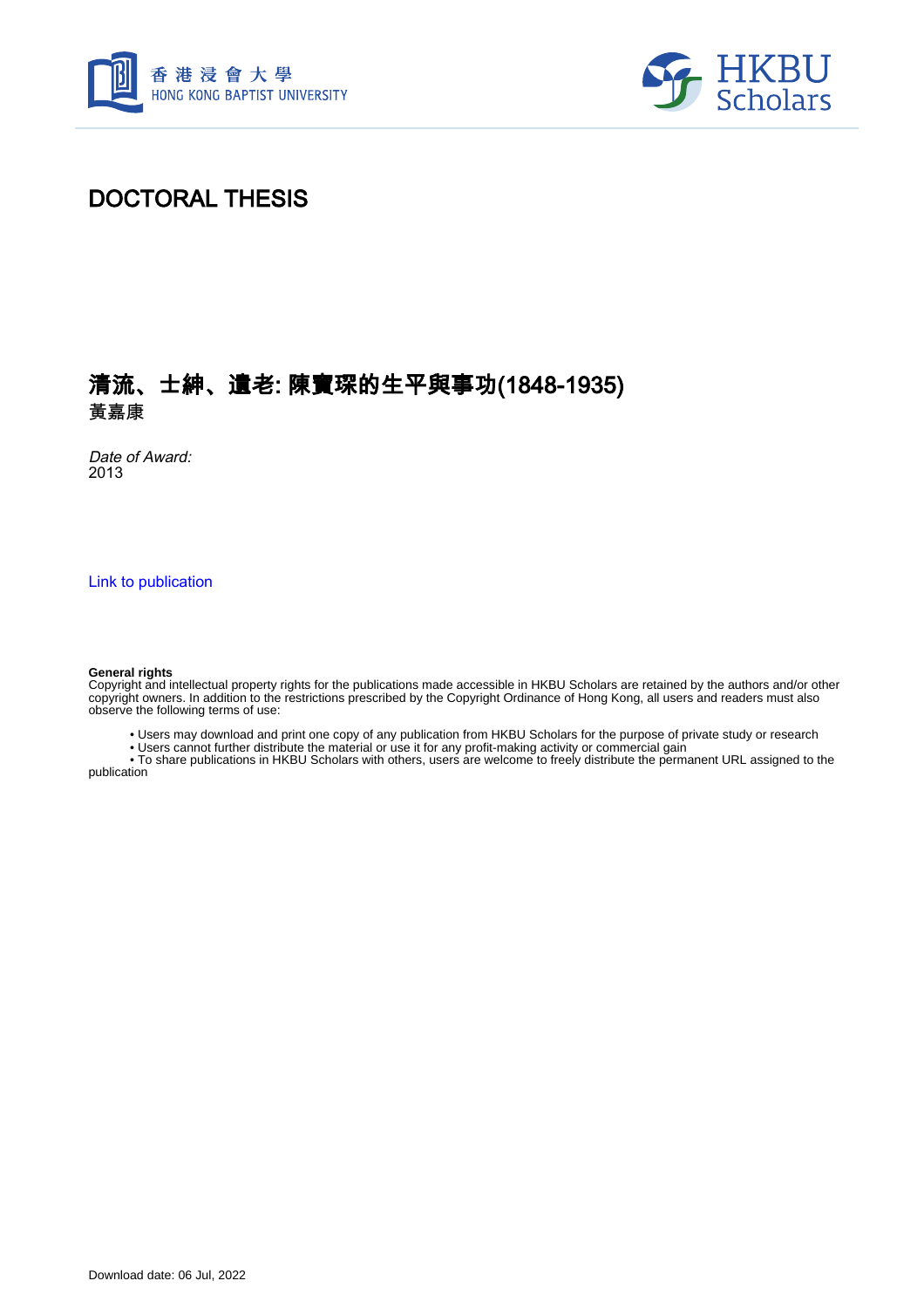## 清流、士紳、遺老:陳寶琛的生平與事功(**1848-1935**)

Disinterested Coterie, Gentry and Loyalist: A Study on Chen Pao-shen, His Life and Work (1848-1935)

黃嘉康

哲學博士學位課程

指導老師:李金強教授

香港浸會大學

二零一三年四月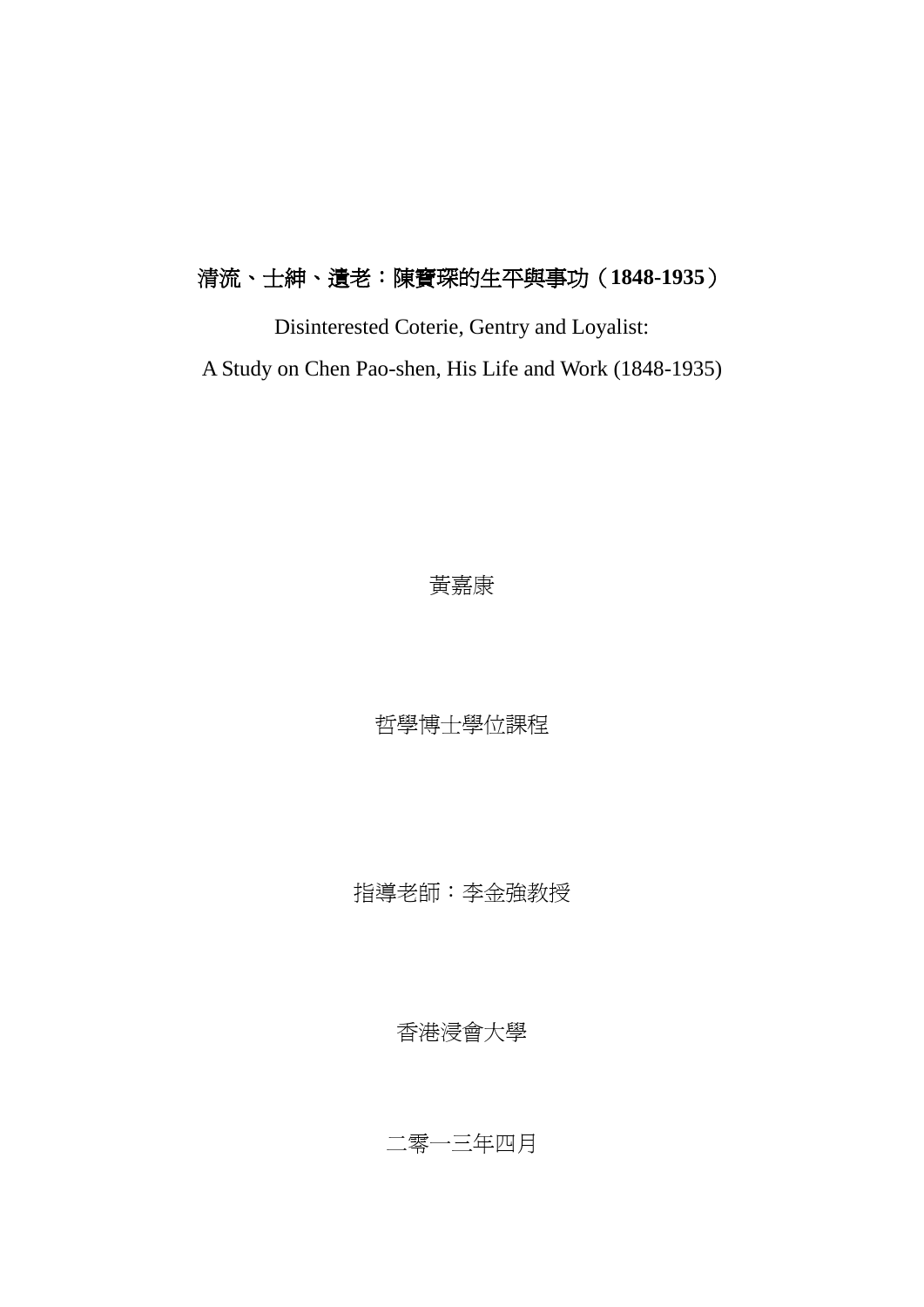#### 提要

陳寶琛(1848-1935),字伯潛,號弢庵、橘隱,晩號滄趣老人、聽水老 人,福建閩縣(即福州市)螺洲人,為沂代中國史上著名福建官紳,曾參與 清流運動、中法戰爭、清季福建地方新政、民國初年復辟事件等,對中國近 代史具有重要影響。陳寶琛研究於上世紀 90 年代開始備受學界注意,但迄今 爲止,仍未有專著對陳氏生平與事功作系統論述。故本文即以此爲基礎,從 不同時期觀察其一生;進而探討陳氏對近代中國之影響。

本文共分七章。第一章導論,介紹現時近代福建名人及陳寶琛的研究概 況,並介紹本論文研究路向。第二章從陳氏的家世與教育背景,探討其革新 思想之形成原因。第三章探討清流時期陳寶琛的政治活動及主張。第四章論 述陳氏在清季福建地方新政之貢獻,以新式教育和鐵路爲考察對象。第五章 以宣統帝師、清末遺老的角度,探討陳氏在民初復辟運動的政治地位和角色, 兼論其對辛亥革命的政治態度,與及晩年對溥儀僞滿復辟的取態。第六章以 詩詞為例,說明陳氏在近代同光詩人的地位。第七章結論,總結上述之研究, 探討陳氏於中國近代史上的地位。

iii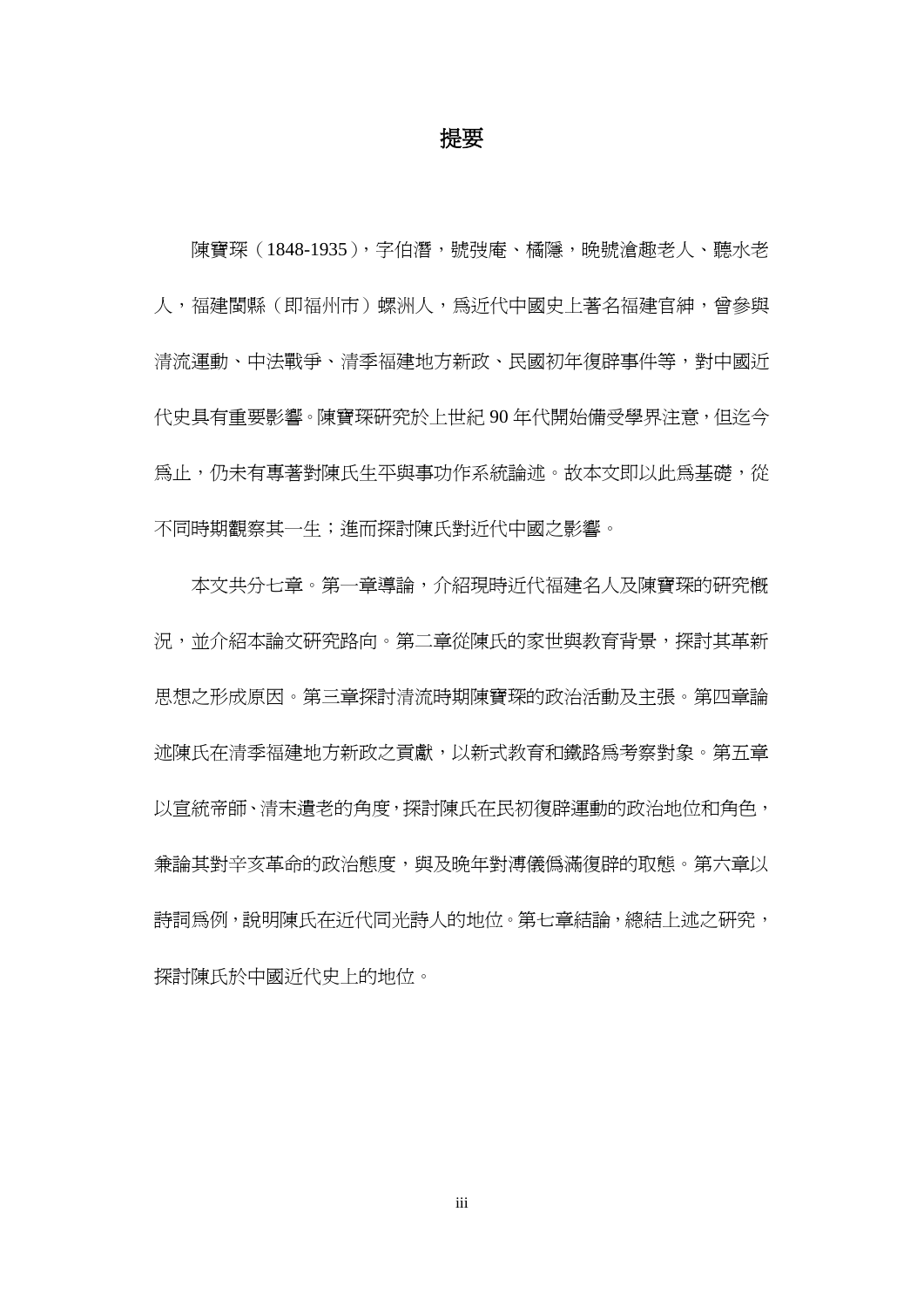#### **Abstract**

Chen Bao-shen (1848-1935) was an important yet overlooked Fujian cultural leader in late Qing and early Republican China. Being the "emperor tutor" of Puyi, he played leading roles in the *qingyi* (critical elite opinion) movement, the Sino-French War, the late Qing provincial reform and the Qing Loyalist restoration movement during the republican era. Using a wide range of primary sources, including Chen's chronicle and poetry and his petitions to the emperor, this thesis investigates systematically his life and his times, and his political thought and activities.

The thesis is divided into seven chapters.

Chapter One: Literature Review – This chapter examines major research on influential figures in modern Fujian history and highlights the historical significance of Chen Bao-shen.

Chapter Two: Family and education background of Chen Bao-shen– This chapter shows how Fujian's intellectual tradition and Chen's family influence his political thought.

Chapter Three: Qingyi and the Sino-French War – This chapter examines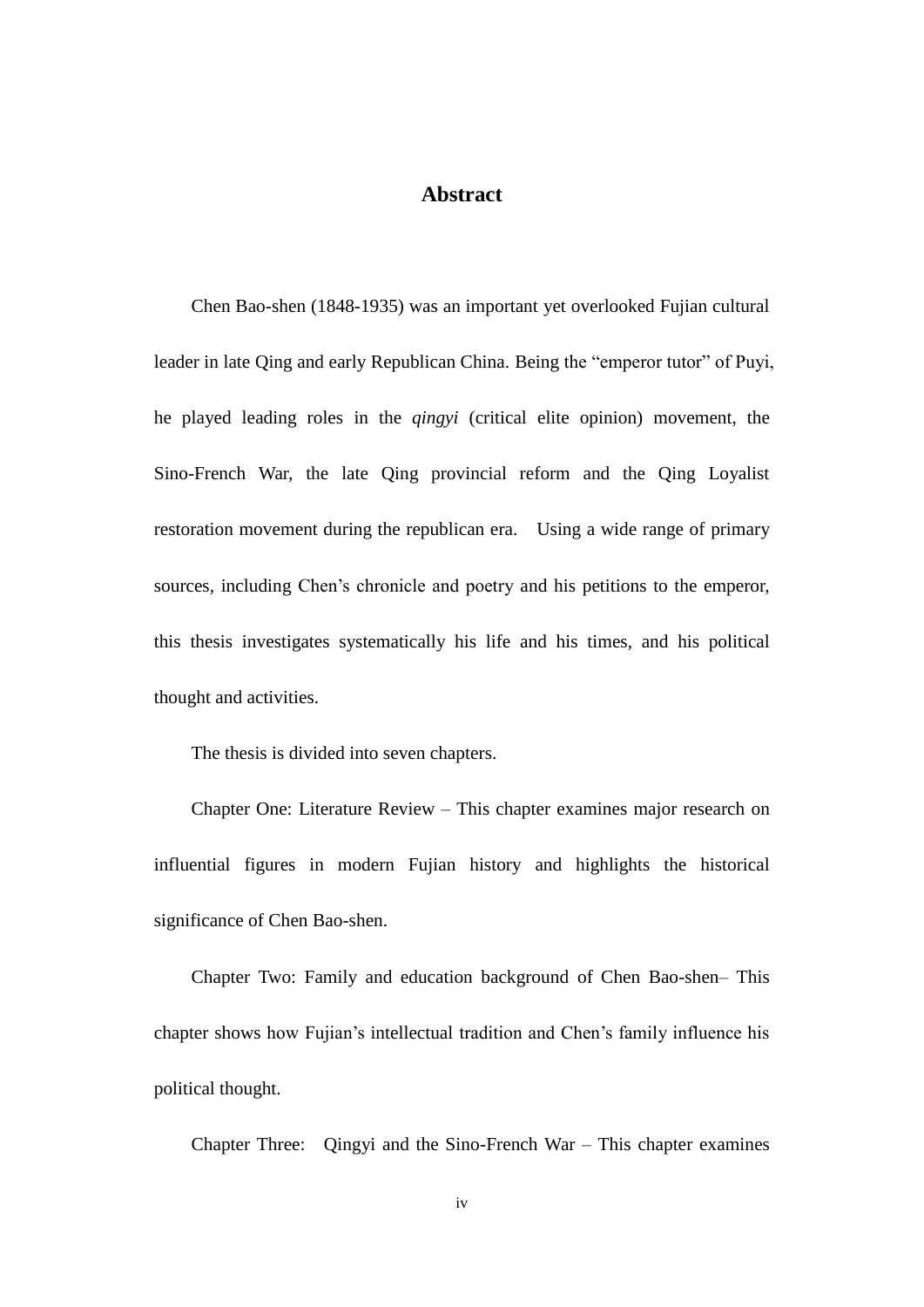Chen's political activity and his opinion on Westernization and foreign affairs during the Tung-chih, Kwang-shu period and the Sino-French War.

Chapter Four: Provincial Reform – This chapter accounts for Chen's contribution to reform, particularly in education and communication, in Fujian.

Chapter Five: Emperor Tutor and Qing Loyalist – This chapter discusses in detail Chen's political activities, such as the restoration movement, and his attitude toward the 1911 Revolution and the founding of Manchukuo restoration in the 1930s.

Chapter Six: Tung-Kwang Poetry – Chen was also a famous poet in this period. This chapter examines his influence in the literary circles and introduces some of his important works.

Chapter Seven: Conclusion – This chapter discusses the significance of Chen Bao-shen in modern Chinese history.